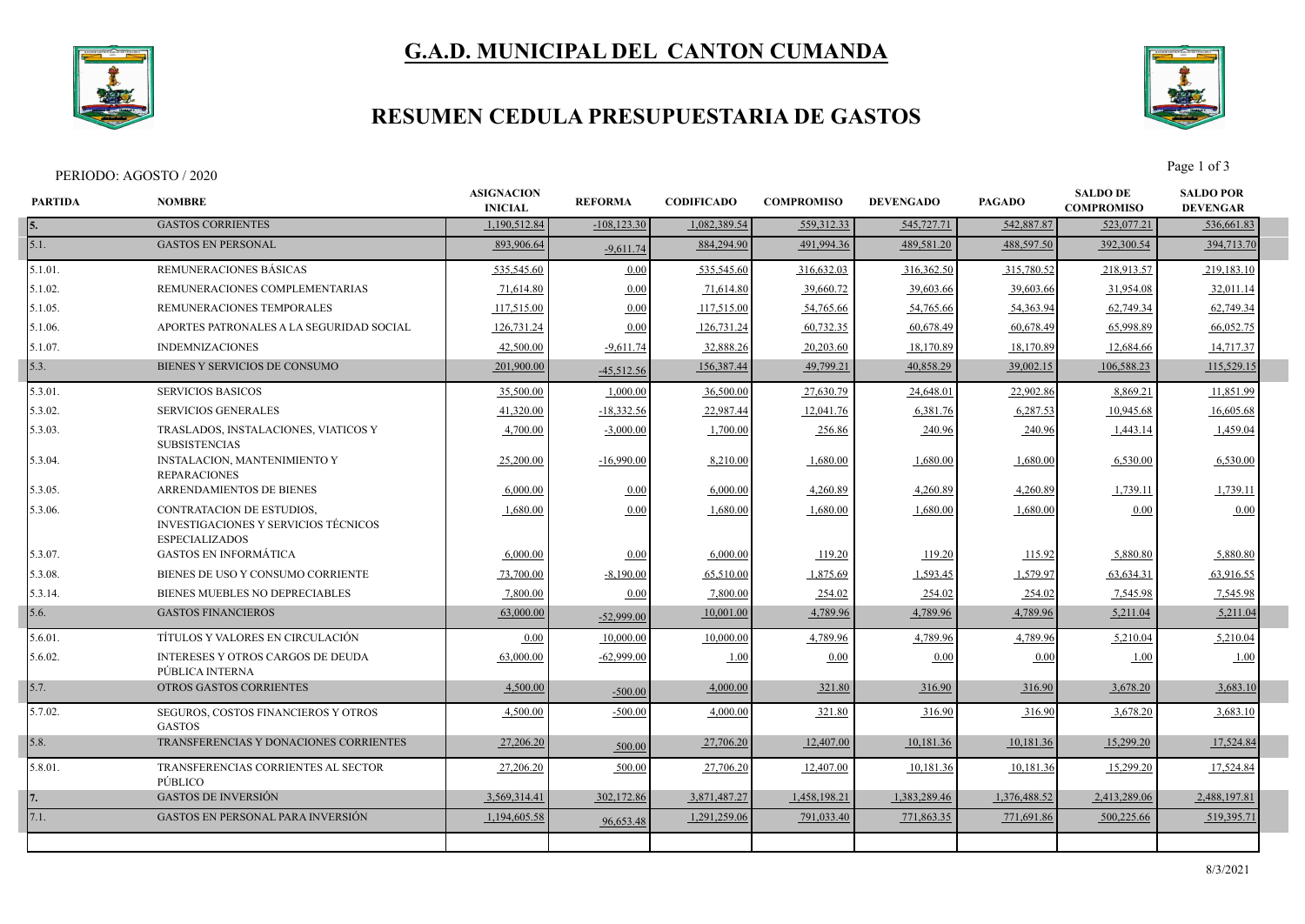

# **G.A.D. MUNICIPAL DEL CANTON CUMANDA**

### **RESUMEN CEDULA PRESUPUESTARIA DE GASTOS**



Page 2 of 3<br>Page 2 of 3

| <b>PARTIDA</b>        | <b>NOMBRE</b>                                                                                 | <b>ASIGNACION</b><br><b>INICIAL</b> | <b>REFORMA</b> | <b>CODIFICADO</b> | <b>COMPROMISO</b> | <b>DEVENGADO</b> | <b>PAGADO</b> | <b>SALDO DE</b><br><b>COMPROMISO</b> | <b>SALDO POR</b><br><b>DEVENGAR</b> |  |
|-----------------------|-----------------------------------------------------------------------------------------------|-------------------------------------|----------------|-------------------|-------------------|------------------|---------------|--------------------------------------|-------------------------------------|--|
| 7.1.01.               | REMUNERACIONES BÁSICAS                                                                        | 586,877.40                          | 0.00           | 586,877.40        | 365,689.50        | 365,295.57       | 365,132.48    | 221,187.90                           | 221,581.83                          |  |
| 7.1.02.               | REMUNERACIONES COMPLEMENTARIAS                                                                | 110,633.05                          | 12,349.88      | 122,982.93        | 79,130.26         | 76,077.79        | 76,077.79     | 43,852.67                            | 46,905.14                           |  |
| 7.1.05.               | REMUNERACIONES TEMPORALES                                                                     | 279,919.20                          | 94,660.00      | 374,579.20        | 230,833.47        | 218,319.47       | 218,311.07    | 143,745.73                           | 156,259.73                          |  |
| 7.1.06.               | APORTES PATRONALES A LA SEGURIDAD SOCIAL                                                      | 174,675.93                          | 17,623.60      | 192,299.53        | 101,865.96        | 99,895.89        | 99,895.89     | 90,433.57                            | 92,403.64                           |  |
| 7.1.07.               | <b>INDEMNIZACIONES</b>                                                                        | 42,500.00                           | $-27,980.00$   | 14,520.00         | 13,514.21         | 12,274.63        | 12,274.63     | 1,005.79                             | 2,245.37                            |  |
| 7.3.                  | BIENES Y SERVICIOS PARA INVERSIÓN                                                             | 920,910.00                          | 235,917.12     | 1,156,827.12      | 436, 492.39       | 380,753.69       | 374,566.72    | 720,334.73                           | 776,073.43                          |  |
| 7.3.02.               | <b>SERVICIOS GENERALES</b>                                                                    | 139,000.00                          | 26,017.70      | 165,017.70        | 99,955.07         | 99,955.07        | 99,949.07     | 65,062.63                            | 65,062.63                           |  |
| 7.3.04.               | <b>INSTALACIONES, MANTENIMIENTOS Y</b><br><b>REPARACIONES</b>                                 | 55,000.00                           | 62,692.09      | 117,692.09        | 36,390.76         | 36,271.48        | 35,851.23     | 81,301.33                            | 81,420.61                           |  |
| 7.3.05.               | ARRENDAMIENTO DE BIENES                                                                       | 35,000.00                           | $-14,280.00$   | 20,720.00         | 4,340.03          | 4,340.03         | 4,286.46      | 16,379.97                            | 16,379.97                           |  |
| 7.3.06.               | CONTRATACIONES DE ESTUDIOS E<br>INVESTIGACIONES Y SERVICIOS TÉCNICOS<br><b>ESPECIALIZADOS</b> | 490,000.00                          | $-87,393,00$   | 402,607.00        | 111,132.00        | 55,566.00        | 55,566.00     | 291,475.00                           | 347,041.00                          |  |
| 7.3.08.               | BIENES DE USO Y CONSUMO DE INVERSIÓN                                                          | 194,410.00                          | 248,880.33     | 443,290.33        | 184,674.53        | 184,621.11       | 178,913.96    | 258,615.80                           | 258,669.22                          |  |
| 7.3.14.               | BIENES MUEBLES NO DEPRECIABLES                                                                | 7,500.00                            | 0.00           | 7,500.00          | 0.00              | 0.00             | 0.00          | 7,500.00                             | 7,500.00                            |  |
| 7.5.                  | <b>OBRAS PUBLICAS</b>                                                                         | 753,714.79                          | 277,859.35     | 1,031,574.14      | 45,026.02         | 45,026.02        | 44,617.74     | 986,548.12                           | 986,548.12                          |  |
| 7.5.01.               | <b>OBRAS DE INFRAESTRUCTURA</b>                                                               | 753,714.79                          | 277,859.35     | 1,031,574.14      | 45,026.02         | 45,026.02        | 44,617.74     | 986,548.12                           | 986,548.12                          |  |
| 7.7.                  | OTROS GASTOS DE INVERSIÓN                                                                     | 31,000.00                           | 0.00           | 31,000.00         | 821.45            | 821.45           | 787.25        | 30,178.55                            | 30,178.55                           |  |
| 7.7.01.               | <b>IMPUESTOS TASAS Y CONTRIBUCIONES</b>                                                       | 2,000.00                            | 0.00           | 2,000.00          | 208.60            | 208.60           | 208.60        | 1,791.40                             | 1,791.40                            |  |
| 7.7.02.               | SEGUROS, COSTOS FINANCIEROS Y OTROS<br><b>GASTOS</b>                                          | 29,000.00                           | 0.00           | 29,000.00         | 612.85            | 612.85           | 578.65        | 28,387.15                            | 28,387.15                           |  |
| 7.8.                  | TRANSFERENCIAS Y DONACIONES PARA<br><b>INVERSIÓN</b>                                          | 669,084.04                          | $-308,257.09$  | 360,826.95        | 184,824.95        | 184,824.95       | 184,824.95    | 176,002.00                           | 176,002.00                          |  |
| 7.8.01.               | TRANSFERENCIAS PARA INVERSION AL SECTOR<br>PÚBLICO                                            | 669,084.04                          | $-308,257.09$  | 360,826.95        | 184,824.95        | 184,824.95       | 184,824.95    | 176,002.00                           | 176,002.00                          |  |
|                       | <b>GASTOS DE CAPITAL</b>                                                                      | 900,000.00                          | $-369,020.00$  | 530,980.00        | 117,736.28        | 117,588.49       | 117,588.49    | 413,243.72                           | 413,391.51                          |  |
| $\left  8.4. \right $ | <b>BIENES DE LARGA DURACIÓN</b>                                                               | 900,000.00                          | $-369,020.00$  | 530,980.00        | 117,736.28        | 117,588.49       | 117,588.49    | 413,243.72                           | 413,391.51                          |  |
| 8.4.01.               | <b>BIENES MUEBLES</b>                                                                         | 870,000.00                          | $-379,020.00$  | 490,980.00        | 117,736.28        | 117,588.49       | 117,588.49    | 373,243.72                           | 373,391.51                          |  |
| 8.4.03.               | <b>EXPROPIACIONES DE BIENES</b>                                                               | 30,000.00                           | 10,000.00      | 40,000.00         | 0.00              | 0.00             | 0.00          | 40,000.00                            | 40,000.00                           |  |
| 19.                   | APLICACIÓN DEL FINANCIAMIENTO                                                                 | 180,000.00                          | $-179,999.00$  | 1.00              | 0.00              | 0.00             | 0.00          | 1.00                                 | 1.00                                |  |
| 9.6.                  | AMORTIZACIÓN DE LA DEUDA PÚBLICA                                                              | 180,000.00                          | $-179,999.00$  | 1.00              | 0.00              | 0.00             | 0.00          | 1.00                                 | 1.00                                |  |
| 9.6.02.               | AMORTIZACIÓN DEUDA INTERNA                                                                    | 180,000.00                          | -179,999.00    | 1.00              | 0.00              | $0.00\,$         | 0.00          | 1.00                                 | 1.00                                |  |
|                       |                                                                                               |                                     |                |                   |                   |                  |               |                                      |                                     |  |